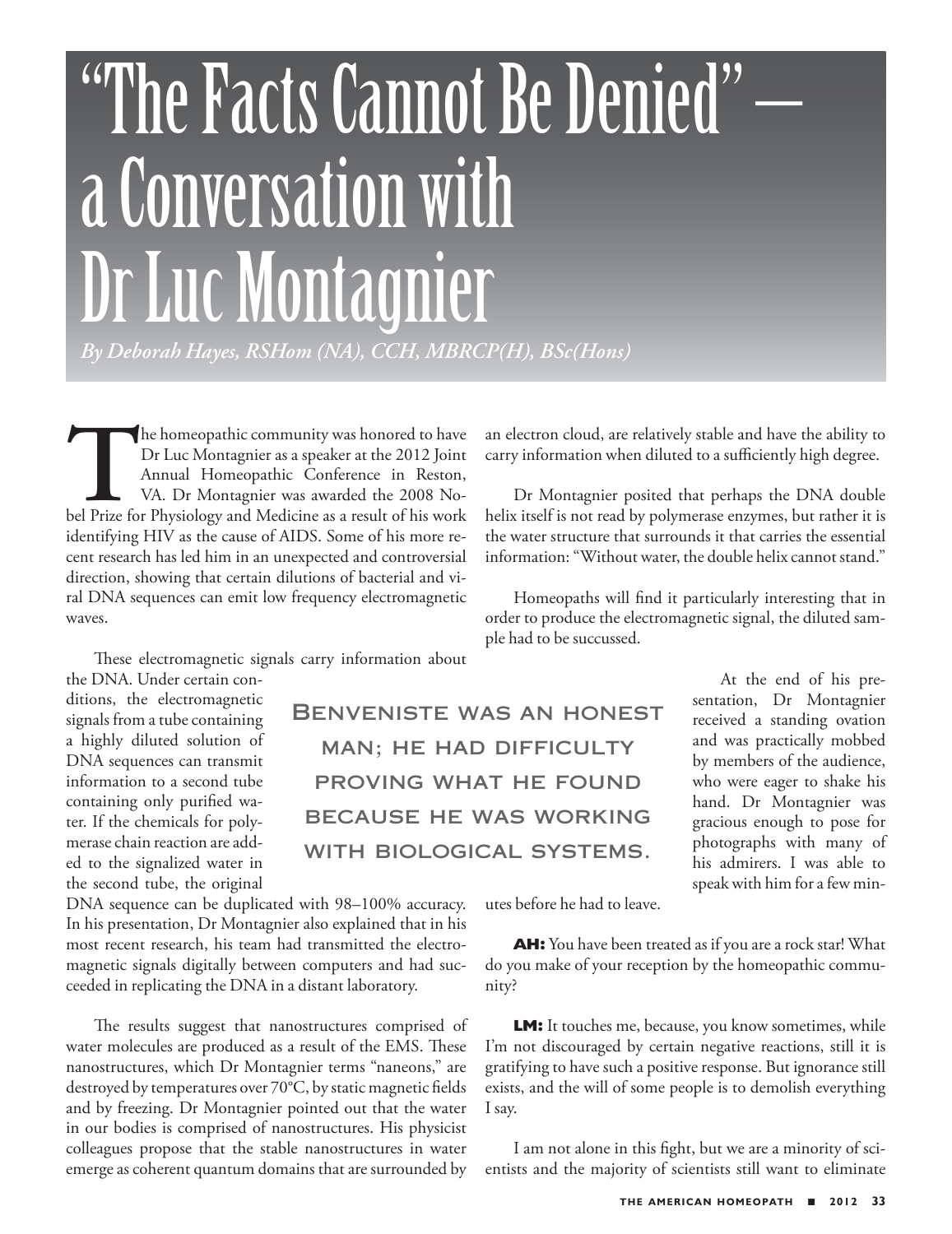everything which is linked with Jacques Benveniste and homeopathy, especially in France. But Benveniste was an honest man; he had difficulty proving what he found because he was working with biological systems. He was measuring biological activity. On the contrary, we are starting with measuring the signals of chemical structures, which are developed in water, so we don't have difficulty in reproducing these structures.

We have to take into account that if two plastic tubes are close together, one control and one containing DNA emitting something, the control can capture some of the information in the water from electromagnetic radiation. Therefore, we have to take precautions to separate the control tube from the DNA tube. The second problem is human beings. If you have too many people in a room where you are doing the experiment it can fail. We discovered this more recently when we tried to export our technology. So many people were so interested to observe the experiment at the same time. We re-

alized that not more than two people could be in the same lab for the experiment.

**AH:** To what do you attribute that?

**LM:** The fact is that people are also emitting waves. And some, for unknown reasons, are emitting waves that will counteract the waves that we are measuring. So definite-

ly, the experiments are reproduced in labs in several parts of the world, but our colleagues must take precautions and rigorously follow our protocol.

**AH:** Your work involves using a vortex to reproduce the process of succussion. What led you to do this?

**LM:** At the beginning we used and adapted mostly the techniques of Jacques Benveniste.

**AH:** Where do you think your work takes us in terms of where homeopathic research needs to go next?

**LM:** I am pursuing my own research. But I keep an open mind to homeopathic research.

**AH:** Can you explain to our readers who were not able to attend your talk today, and who may not be familiar with your work, what are the key outcomes of your research?

**LM:** The key is that first, there are waves, low frequency waves that transmit information, like submarines talking to each other. One can hypothesize that these waves may help

If one can explain the homeopathic phenomena in a rational way, if you show there are people cured by homeopathy, the facts cannot be denied.

explain the origin of life. There is much research done now in science that is just analytical, essentially trying to determine which genes are expressed at certain times and in which cells. This is important. But it doesn't show what is the engine of these processes. In embryogenesis there is a harmonious succession of gene expression that is originating from the DNA. I believe this is mediated by the waves emitted by DNA. The genes are expressed in a precise order; the DNA is played like the notes of a musical symphony. So it is a way to explain the origin of a complex organism, like ourselves.

**AH:** And water is very important.

**LM:** Water, of course, is key, and waves.

**AH:** The memory of water.

**LM:** Yes, the memory of water. In homeopathy that of course fits. Carrying accurate information.

> **AH:** Yesterday at the conference there was a presentation by Jeremy Sherr about his work on the treatment of AIDS in Africa using homeopathy. He has shown cures with levels of virus dropping to undetectable levels.

> > **LM:** Possibly, but the

problem with HIV/AIDS is that the situation varies from one patient to another. It is very difficult to make a statistical study. There are several types of variability. We are trying to study these variabilities in terms of DNA emission, EMS transmission and co-factors. It's very complex.

**AH:** Do you think that that the scientific community will accept the idea of transmission of information via the memory of water, of your work?

**LM:** This will come. We are making progress, slowly, but definitely in being reproduced by other laboratories.

**AH:** Do you think they will ever accept the tenets of homeopathy?

**LM:** Why not? If one can explain the homeopathic phenomena in a rational way, if you show there are people cured by homeopathy, the facts cannot be denied. The placebo effect may exist, but it also exists for allopathic drugs.

**AH:** People do try to deny it!